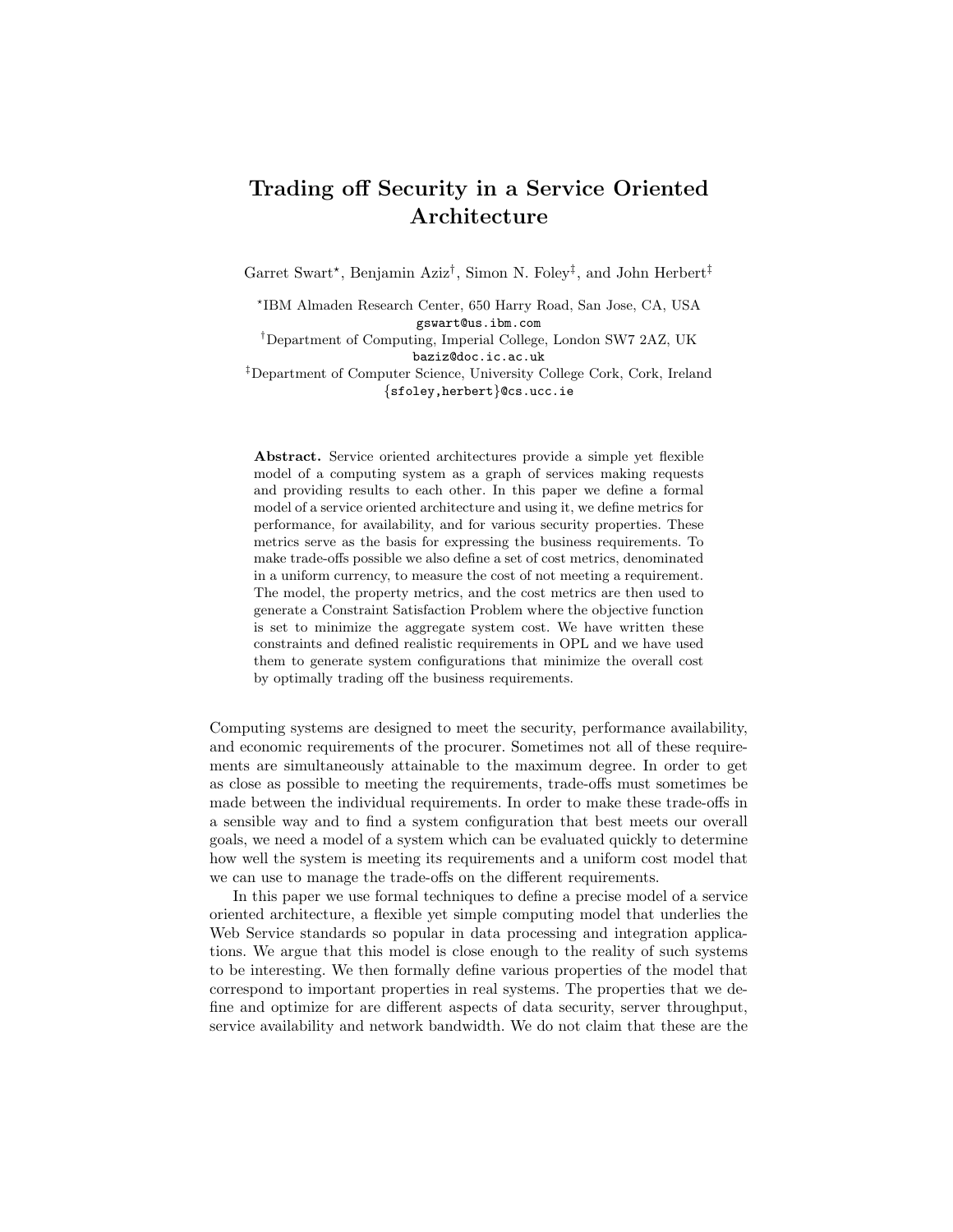only formal definitions of these properties that are sensible but that the ones we present are interesting and they capture important aspects of the system.

We then encode this model and properties into an Optimization Programming Language (OPL) application so that a combination of mathematical and constraint programming techniques that are part of the OPL implementation can be brought to bear on this problem to produce a set of optimal assignments of logical components to physical resources. Using the facilities of OPL, we write a system model that defines the data to be presented and its constraints. This model can be instantiated to represent any computing system that falls within the model. Once instantiated, the model can be solved by OPL to find the optimal configuration of resources that meets the requirements. This separation of the model, its instantiation and solution technique allow such systems to be used by systems administrators without a degree in operations research. Finally we show the results of this model when applied to a realistic system.

Novel aspects of this work include:

- The simultaneous modelling of important system metrics and the definition of a cost model that allows multiple business goals, defined in terms of these metrics, to be played off against each other.
- The careful definition of quantifiable security properties that correspond to properties that security experts attempt to optimize for. Security is often thought of as a binary property but the use of security metrics allows greater flexibility to the configuration process.

# 1 Modelling a Service-Oriented Architecture

In this section we define the components of our model and the information a user of the system has to provide about each component and the information that the optimizer needs to produce to specify a configuration of the system. In the next section we describe how we use this information to define properties of the system that meet the planning needs of system administrators. A UML class diagram showing the relationship between the components is shown in Figure 1.

Service. The fundamental system component in a service-oriented architecture is, of course, the service. We define a service to be an entity that can perform a set of operations on behalf of callers on a defined set of data. For example, Hertz may offer a car rental booking service that allows clients to book its cars. Avis may offer a distinct service that provides access to its cars. Travelocity and LastMinute may each run a travel agency that offers services that allow clients to book cars on either Hertz or Avis. These form four distinct services.

We denote the set of all services being modelled as a set named *Service*.

To specify the load generated by an invocation of a service on the server running the service we define a function  $loadU$  that defines the expected load units caused by a single invocation of the service.

 $loadU : Service \rightarrow \mathbb{R}^+$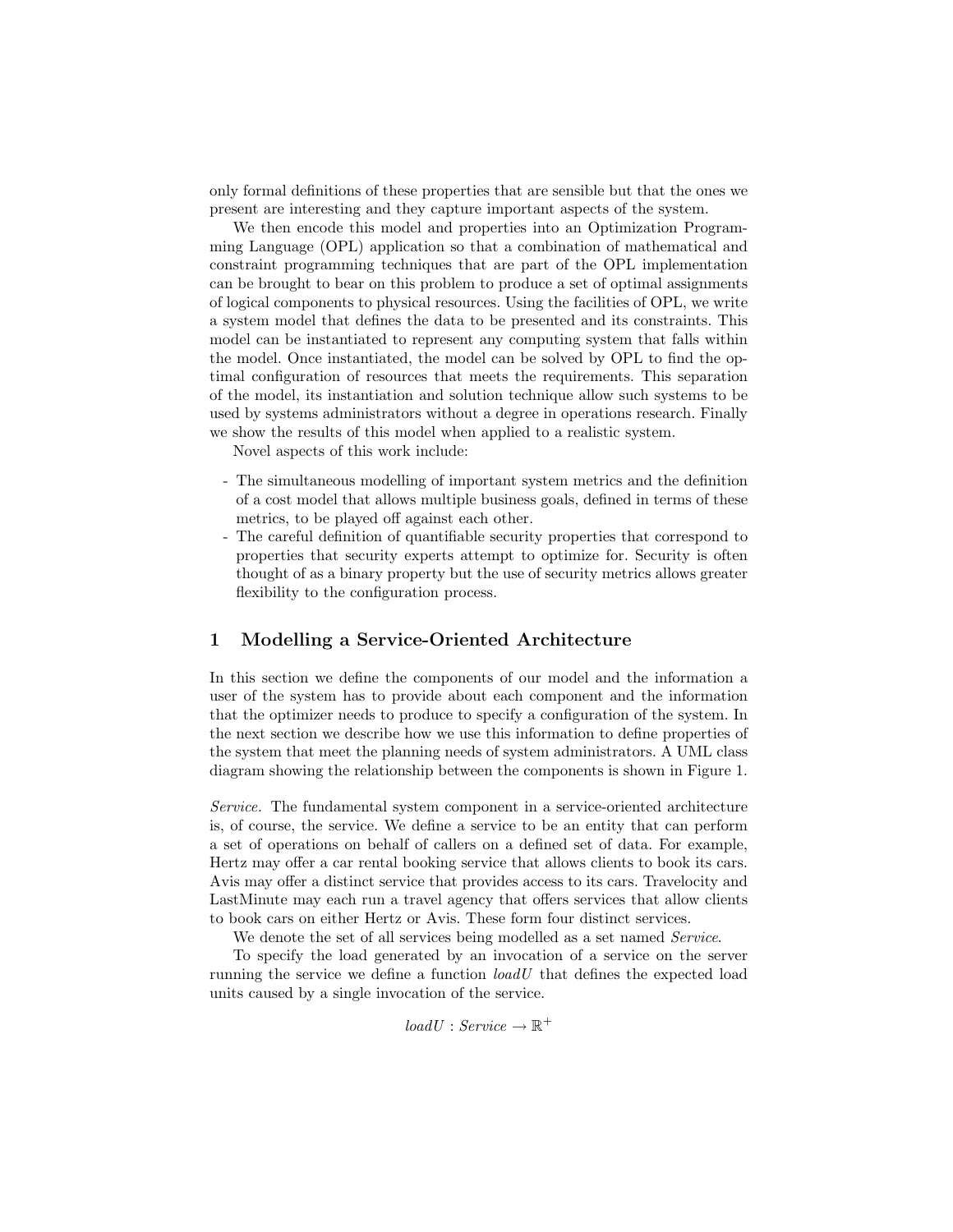

Fig. 1. A UML diagram of the service oriented model

Service Interface. Each service implements a certain protocol or language to facilitate communication with it and its invokers. We call this protocol the interface to the service. To facilitate interoperability, many services may implement the same interfaces. In a Web Services infrastructure an interface may be specified as a WSDL object and identified by a URL. In a Corba infrastructure, an interface may be specified by an IDL file and identified by a UUID.

Formally we can represent this as a set ServiceInterface and an *implements* function that represents the relationship between the service interface and the services that implement it.

#### $implements: Service \rightarrow ServiceInterface$

Service dependencies. Services may be composed from other services. For each service we assume we have a set of services that are used in this service's implementation and that we have determined the expected number of invocations of those subsidiary services for each invocation of the entry service. This can sometimes be determined by code inspection and sometimes by measurement. Even if service binding is done dynamically, data can be collected on the long-term behaviour of a particular installation.

Each subsidiary service may be used by any number of layered service implementations. For simplicity, we assume that there are no cycles in the service implementation dependency directed graph. Since this information refers only to direct dependency we call the function representing this information dependency1.

 $dependency1: Service \times Service \rightarrow \mathbb{R}^+$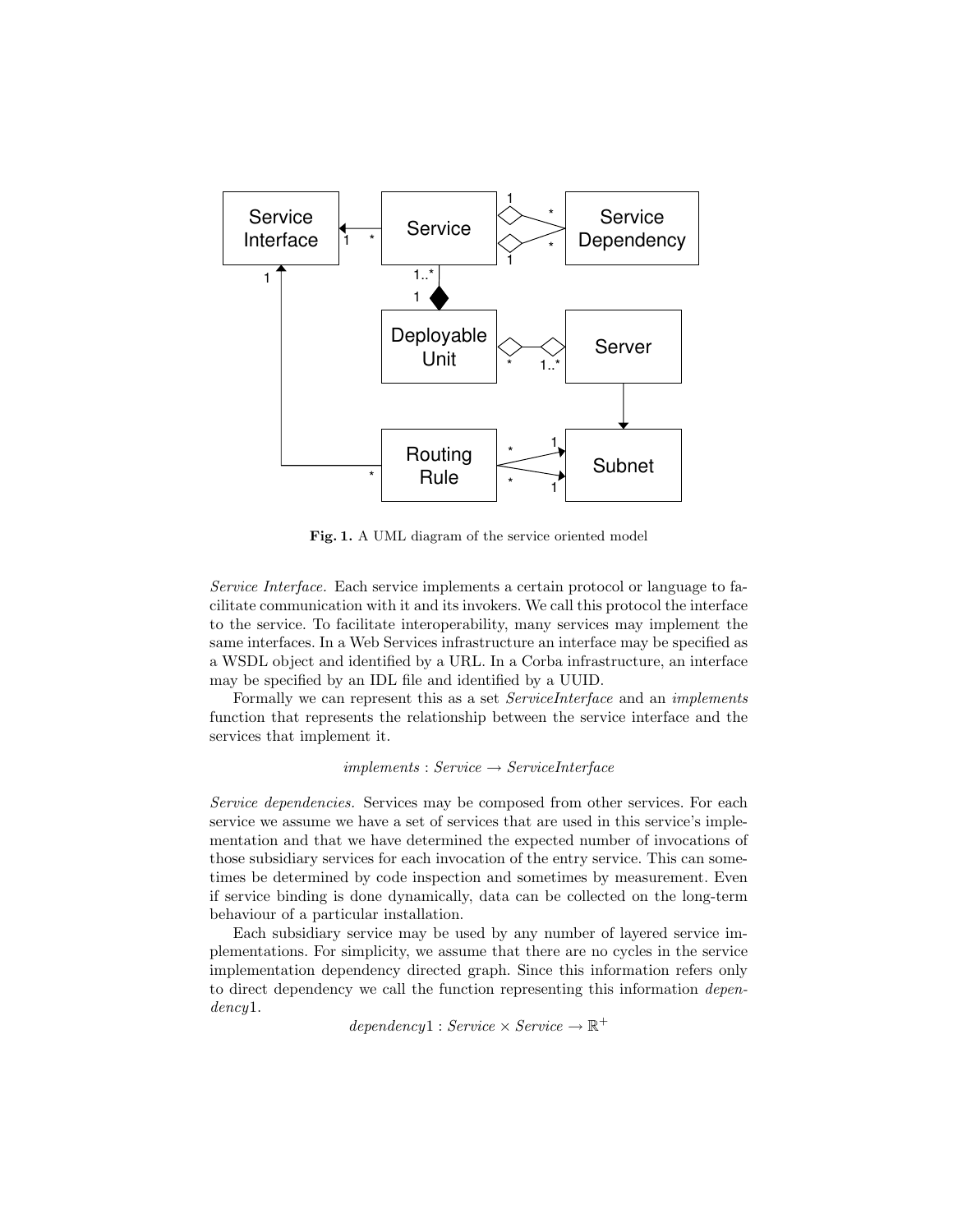We use this information to estimate the complete dependency matrix, the number of calls generated, directly or indirectly, by a single call to a service on every other service. We estimate the complete dependency matrix by computing the transitive closure of the dependency1 matrix. However if the complete graph has been measured, it should be used in preference to the estimate. This is the same approach used in gprof in estimating call graph values [1].

# $dependency: Service \times Service \rightarrow \mathbb{R}^+$

Client Service. We define a distinguished client service whose function is to invoke the externally accessible services. The client service makes the correct mix of requests that match the expected calls from all the system's clients. The client service is special in that we do not attempt to model its internal behaviour or allocate resources to it. The distinguished client service gives us a single row of the dependency matrix to concentrate on that defines the expected call load that we are expecting for each service. Since there are no calls to the client service, one should think of the counts in the client row of the dependency matrix as representing the number of calls on the indicated services by external clients per unit time.

Formally, client is simply a distinguished element in Service.

#### client ∈ Service

In addition each service may have an availability requirement that defines the minimum probability that this service must be up and providing the needed service to the distinguished client service. We can define this requirement as a function that specifies the minimum probability that this service is allocated enough resources to perform its function. If there is no availability requirement on a particular service, the function may have value 0.

# $Available To Client : Service \rightarrow [0, 1]$

Note that this function is used along with the dependency information to generate the complete service availability function in the next section.

Deployable unit. Each separate service is not typically deployable on a server independently. A developer or administrator will typically build or configure a set of services into a deployable unit that can be installed on one or more machines. The developer may decide services need to be collocated in the same process or on the same machine to maintain efficiency or to reduce development time. When services are combined into a deployable unit, we do not model the dependencies between these services; instead the load and dependencies are rolled up into the services that are invoked externally. The form a deployable unit takes depends on the system being used. In J2EE a deployable unit might be represented as a preconfigured WAR, or web application archive, on Linux a deployable unit might take the form of a preconfigured RPM [2] file. Unlike an unconfigured WAR or RPM file, which might contain a generic service implementation, a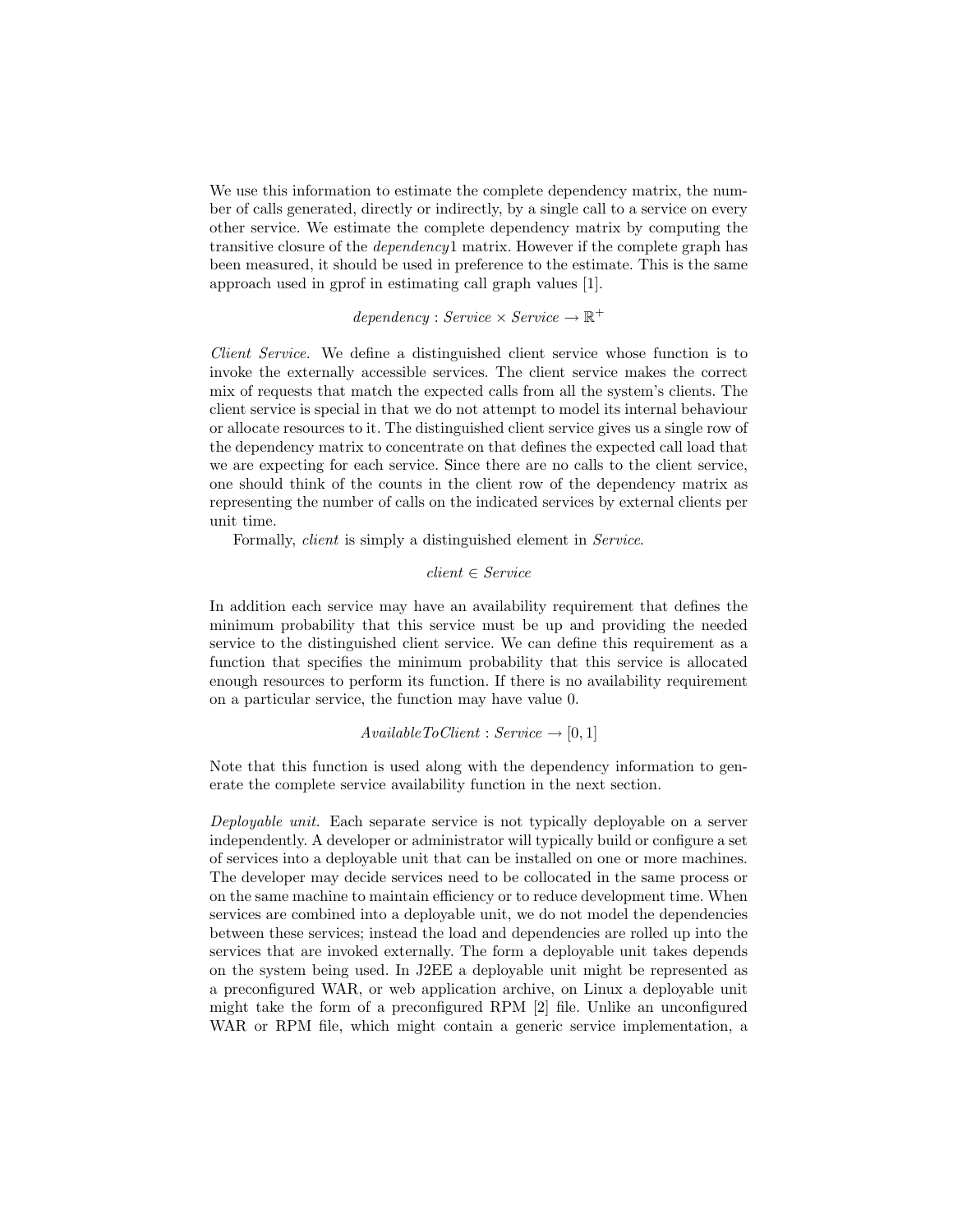deployable unit contains all information to configure the implementation to take the role as a particular service, e.g., the data it will be accessing and the other services that it may need to contact.

Formally, the deployable units are just a set Deployable with a function deploys to represent the composition of a deployable unit out of its constituent services.

#### $dep{}|oys : Service \rightarrow Dep{}|oyable$

Server. A server is an entity on which services can be executed. Servers are not referred to directly by applications; instead applications reference services that are automatically mapped to the servers on which they are deployed. Servers are typically hardware components, though servers can be constructed logically using virtual machine technology.

For each server we have a specified failure probability. This specifies the minimum long-term probability that the server is available and providing its full execution service. This is used in the next section to compute the probability that a service is available and providing service. We specify the server availability with a function:

# $ServerAvailability: Server \rightarrow [0,1]$

Associated with each server is a rate at which it can perform load units, expressed in the same time units that were used for the client counts in dependency1 and the same load unit that was used for loadU. We specify the execution rate of a server with the function  $powerU$ :

# $powerU:Server \rightarrow \mathbb{R}^+$

Resources on servers are assigned by the configuration system to deployable units. A deployable unit may not consume more resources on a server than it is assigned. A single deployable unit may be deployed on many different servers simultaneously, in which case the load on the component services is divided among the servers, according to the ratio of resources assigned by the server to the deployable unit. We define the number of load units per unit time allocated to a deployable unit on a server as:

$$
allocU: Deployable \times Server \rightarrow \mathbb{R}^+
$$

Unlike the functions defined so far, this function is not defined by the administrator, but is instead an output of the optimization process. It specifies what services a server should run and the amount of server resources that should be assigned to each deployable unit. In the next section we develop constraints that will ensure that the allocation of resources to deployable units satisfies the system requirements. The resulting allocation must not overload the server, that is the following constraint must hold:

$$
\forall server \in Server, \sum_{\forall d \in Deployable}allocU(d, serv) \leq powerU(serv)
$$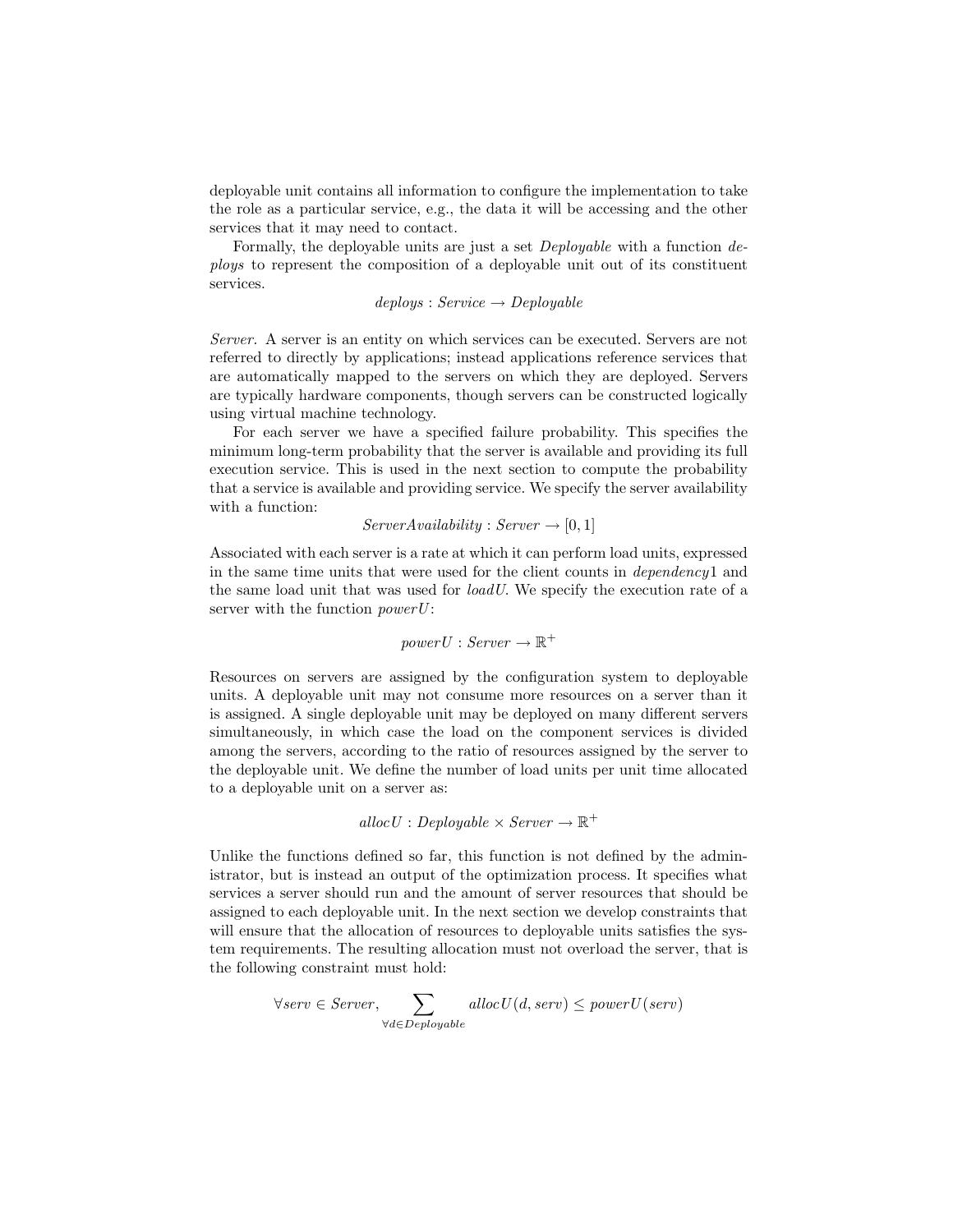Subnet. A subnet represents a portion of the network containing a set of servers. Servers on the same subnet can communicate more cheaply, but servers on different subnets can be protected from each other by router based filtering and firewalls. Formally, a subnet is just a set, Subnet, and a function subnet that assigns servers to subnets.

 $subnet : Server \rightarrow Subnet$ 

 $clientSubnet \in Subnet$ 

Routing rule. The filtering that can take place between subnets is represented as a set of allowable service interfaces whose messages may pass between the subnets. Typically a routing rule will be assigned to a router or firewall to ensure that only the required communication can be passed and that this required communication is safe. Like the allocation of deployable units to servers, the configuration optimization process produces the set of subnet rules.

Formally the set of filter rules is a function, rules, from pairs of subnets to a subset of allowable service interfaces whose messages are allowed to pass from one subnet to the other.

 $rules: Subnet \times Subnet \rightarrow \wp(ServeInterface)$ 

## 2 Properties of a Service-Oriented System

One measure of the usefulness of a model of a system is whether properties of the model can be defined that correspond to properties of the original system. In this section we present some interesting system properties that can be defined using our model and argue for their relevance.

Service Availability Requirement. A service's availability requirement is the probability that a service responds to a given request by one of its clients. A service's clients may include the distinguished client service as well as arbitrary other services that use this service. For a service to be available, in addition to the service itself being available all the service's dependencies must be available. Assuming that the availability of each request on each service is independent, we use the following constraint to define a serviceAvailability function that depends on the administrator-provided *availableToClient* as well as the *dependency* 1 function.



Informally this says that the service can be no more available than its constituents, but that it must be at least as available as any clients need it to be.

These constraints can be solved by starting with the services called only by the distinguished client service. Such a service is likely to have a nonzero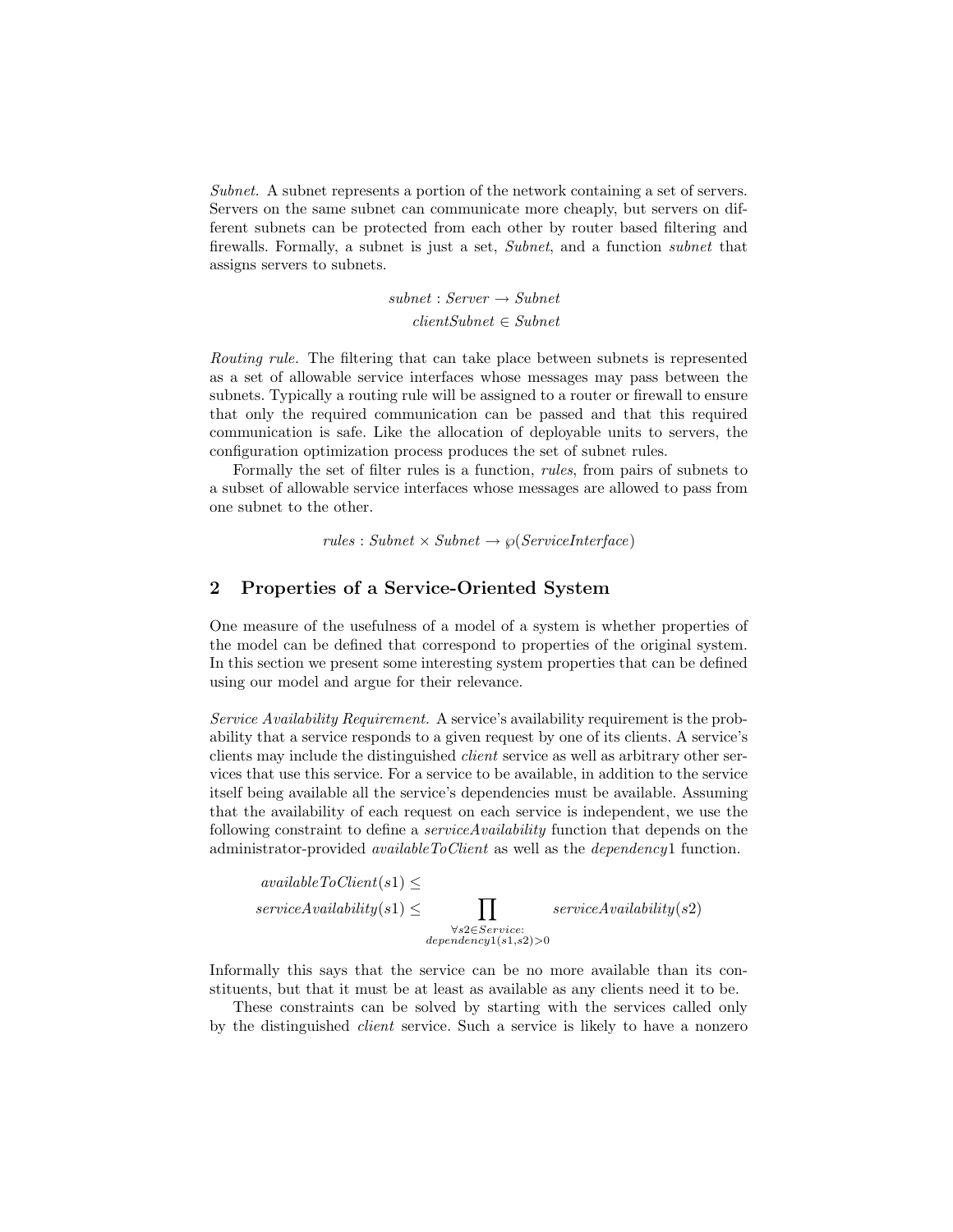value for the *available ToClient* function. This value can be factored to determine availability requirements for each of the services it calls. This process can be repeated until service availability requirements are derived for all of the services. As might be expected this process causes lower level services to have higher availability requirements.

Availability with Throughput. We define execution throughput and availability constraints simultaneously, as for a service to be properly configured the probability that the service is meeting its throughput requirements must be as large as its availability requirement. An acceptable configuration must assign enough resources to each deployable unit so that with large enough probability all the services that are part of the deployable unit are getting enough execution resources to perform their function. We must also assign the resources in such a way that we never exceed the capacity of any server.

We can express the fact that a server may not be over allocated with the predicate:

$$
\forall server \in Server: \sum_{\forall d \in Deplogable}allocU(d,serv) \leq powerU(serv)
$$

This specifies that for all servers, that the sum of the load units allocated to each deployable is less than total load units provided by the server.

To form a predicate that insists that the needed throughput be provided with the required probability, consider a subset  $S$  of the *Server* set that represents the set of servers that are available at a moment in time. For each such subset  $S \in Server$  there is a well defined probability that exactly those servers are available. Assuming that the availability of each server is independent, that probability is given by:

$$
setProbability(S) = \prod_{\forall server \in S} serverAvailableility(serv) \times \prod_{\forall server \in Server} (1 - serverAvailableility(serv))
$$

That is, the probability that exactly the set of servers  $S$  is available is the probability that each server in  $S$  is available times the probability that each server not in  $S$  is not available. For each subset  $S$ , there is also an expression that represents the number of load units among the servers in S that are assigned to a given deployable unit,  $d \in \text{Deplogable}$ . We compute this as a function allocSU:

$$
allocSU(d, S) = \sum_{\forall serve \in S}allocU(d, serve)
$$

For the set S to have adequate capacity to be classed as being available for  $d$ , the number of load units allocated to the unit  $d$  must be sufficient for performing the required load per unit time on the services making up d. We can compute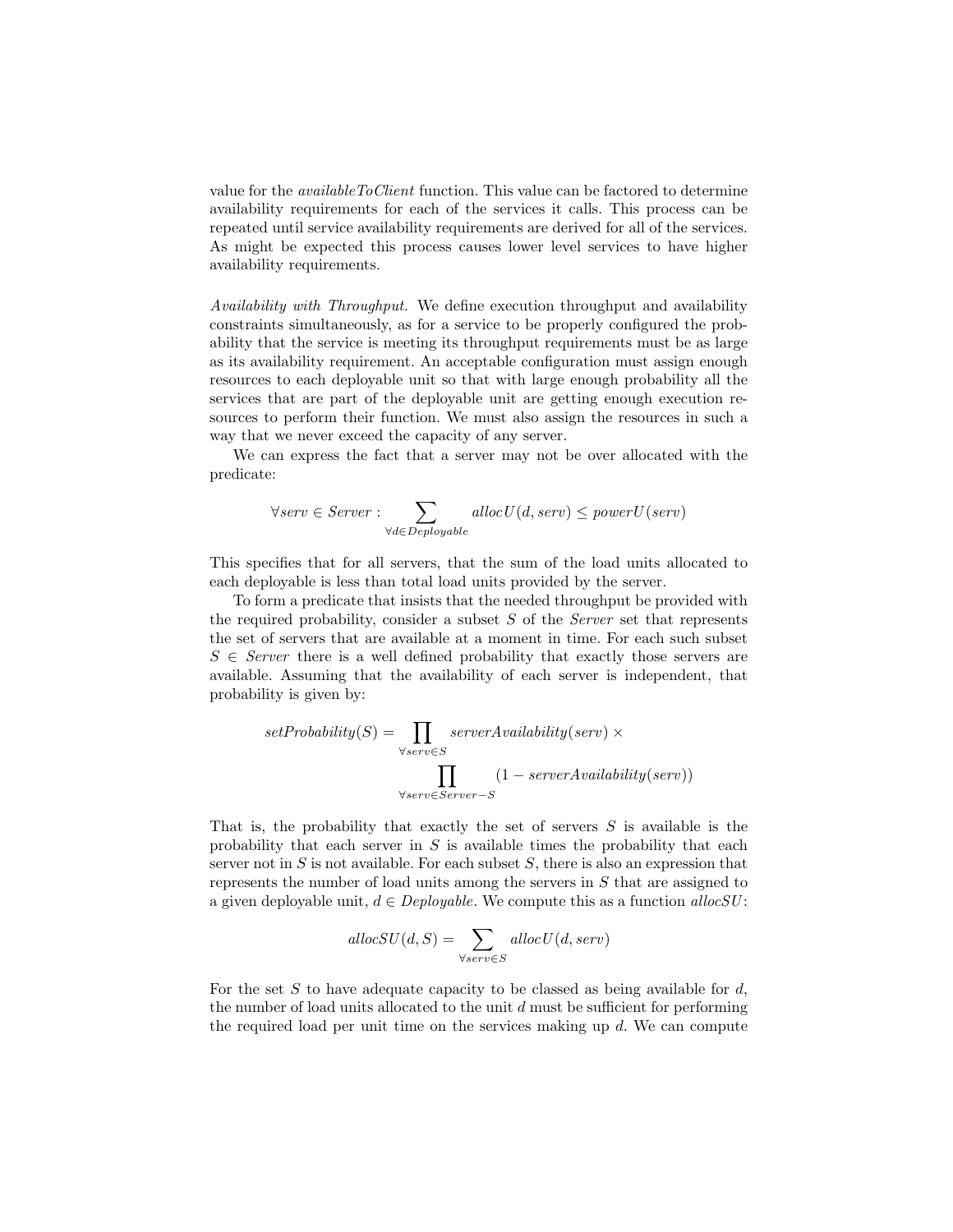this for a unit  $d$  by:

$$
reqLoadU(d) = \sum_{\forall s \in Service: d = deploy(s)} dependency(client, s) \times loadU(s)
$$

that is, the sum, over all services that are part of the deployable unit, of the number of invocations on that service per unit time multiplied by the number of load units consumed by each invocation. This gives us the load units required per unit time, the same units as the allocation units for server resources assigned to a deployable in allocSU.

The availability of a deployable unit d in a given configuration is the sum over all subsets S of Server where the load units allocated to the deployable unit is sufficient to meet the execution requirements of the services that are part of the deployable unit, of the probability that the server configuration  $S$  exists. We define the following.

$$
de p logAvailable(d) = \sum_{\substack{\forall S \subseteq Server:\\allocSU(d, \overline{S}) \geq reqLoad U(d)}} setProbability(S)
$$

If for each deployable unit this probability is larger than the maximum service availability requirement of all the services in the deployable unit, that is, when

 $\forall d \in Deployable : de ployAvailable(d) \ge \max_{\forall s: d=de ploy(s)} serviceAvailable(l(s))$ 

then the allocation of resources meets the availability and throughput requirements.

Security Distance. One of the important security considerations that must be taken into account when building a service infrastructure is router and firewall configuration. There are some services in which considerable skill and attention have been lavished in making sure that the service is ready to withstand the slings and arrows of outrageous hackers and other services which, while nominally secure, had best not be accessible to outside users. There are also services that store such sensitive data that best practices dictate that they should be locked away behind many levels of firewall.

One simple way of rating network service security is by the minimum number of subnet hops needed to get from the attacker to the target service. Each step along such a shortest path represents a subnet that has to be traversed and presumably hacked, in order to reach the target service. For example, in many web application infrastructures the service network is divided into 5 successively deeper subnets as illustrated in Figure 2: a content subnet, a UI subnet, a business logic subnet, a database subnet and a SAN subnet. Each deeper level provides a lower level abstraction with less fine grain access checking and often less secure authentication. Accessing each successive subnet also requires hacking a different set of systems, typically using a different set of techniques.

When configuring routing rules it is important to allow communication between subnets where it is needed, e.g. services running on those subnets need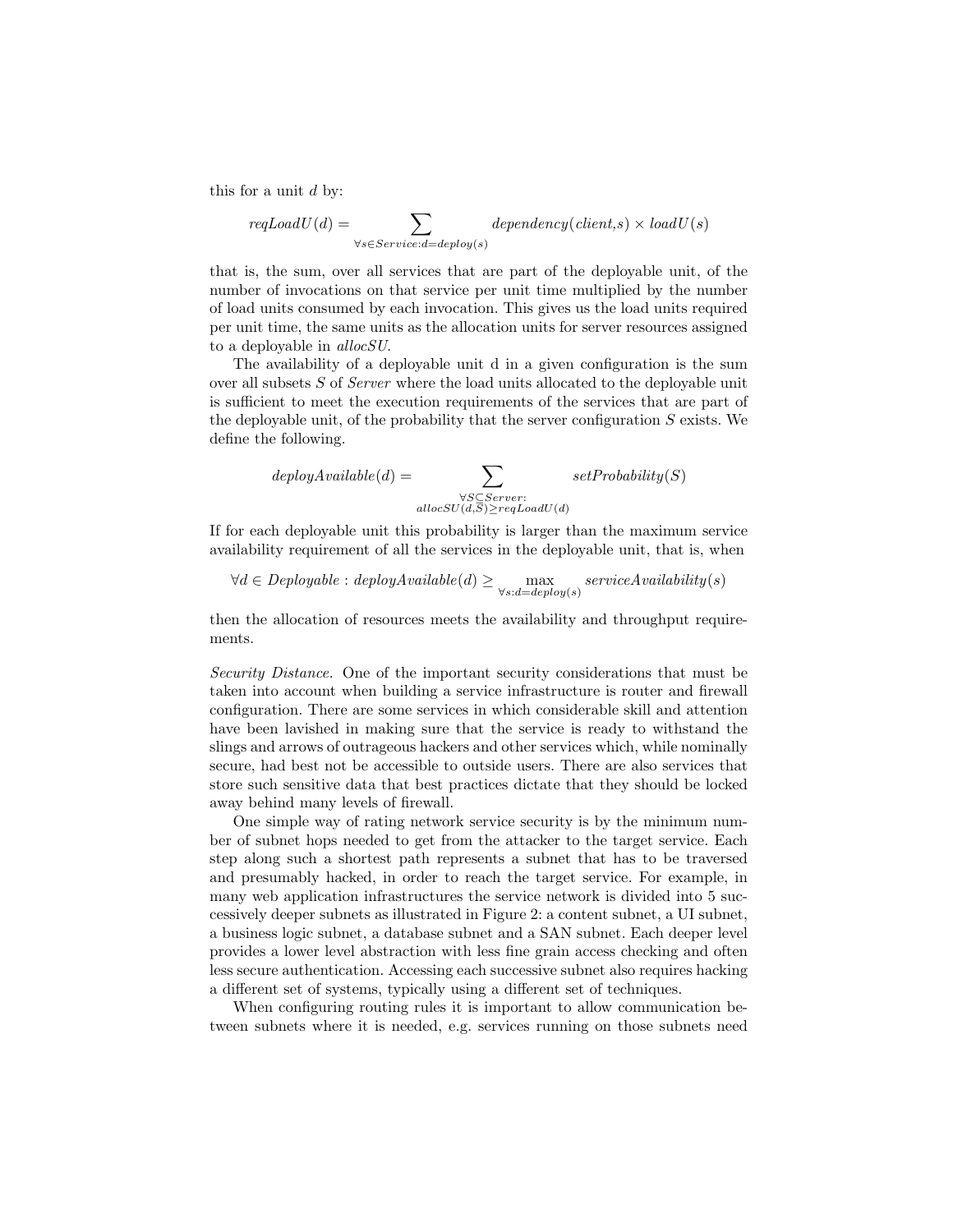

Fig. 2. A Typical Subnet Structure

direct communication, but at the same time we want to insist that certain services be run on servers that are deeply hidden from clients, that is there is a large security distance between the service and the attacker. Network subnet distance is a simplification of the security restrictions one might contemplate, but it is a reasonable start and it mirrors current best practices [3].

The constraint on the existence of rules allowing all needed communication can be stated as:

 $\forall s1, s2 \in Service : dependency1(s1, s2) > 0 \Rightarrow$  $\forall serv1, serv2 \in Server:$  $(allocU(deplays(s1),serv1) > 0 \land$  $allocU(deplays(s2),serv2) > 0)$  $\Rightarrow$  interface(s2)  $\in$  rules(subnet(serv1), subnet(serv2))

which states that for all pairs of services that communicate, and all servers that are assigned to run those services, then the interface those services use to communicate must be present in the rules set of the router that connects the two subnets.

Given the rule above, the security distance between two services, which we will denote as  $securityDistance(s1, s2)$ , can be defined by the following recurrence.

First we define a predicate connected that determines whether there is a direct communications link between the two services, that is, whether any of the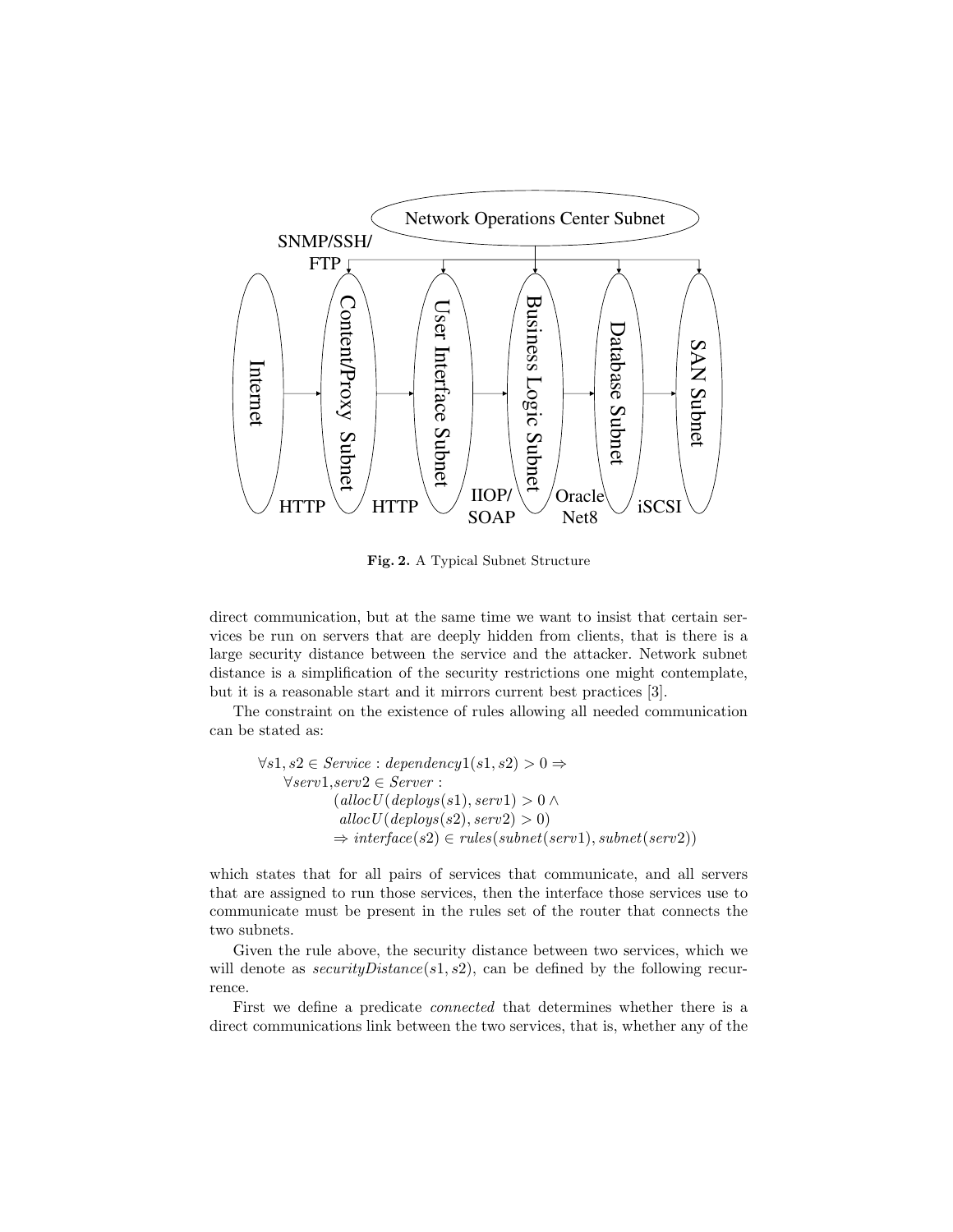servers assigned to the services are on the same subnet.

$$
connected(s1, s2) = \exists serv1, serv2 \in Server :
$$
  
\n
$$
allocU(deplots(s1), serv1) > 0 \land
$$
  
\n
$$
allocU(deplots(s2), serv2) > 0 \land
$$
  
\n
$$
subnet(serv1) = subnet(serv2)
$$

Then we define the security distance with the following recurrence.

$$
security Distance(s1, s2) = \n\begin{cases}\n0, & \text{if connected}(s1, s2) \\
1, & \text{if dependent}(s1, s2) > 0 \\
1, & \text{if dependent}(s1, s2) > 0 \\
\min_{\forall s3 \in Service} \left\{ \frac{securityDistance(s1, s3)}{securityDistance(s3, s2)} \right\} \text{otherwise}\n\end{cases}
$$

The security distance computed in this way can be used in constraints to insist that a sensitive service be a large distance from the client subnet. This can be used to restrict the optimizer from doing something silly like running a database service on the network DMZ in order to take advantage of its lightly loaded servers.

Data Risk. In another paper [4], a security metric based on the aggregate risk of having data from different customers make use of the same device is defined. For example, a storage service provider may decide to store data from a single commercial bank on a storage unit and to accept a level of risk  $r$  in making that assignment while adding an airline's data to that storage unit may increase the risk of the assignment by a small amount but adding a competitive bank to the same unit may raise the risk considerably.

In the service-oriented context, a similar measure of data risk can be defined that quantifies the risk of placing deployable units on the same server or on the same subnet. The risk depends on the assurance level or trust we have in the server or the subnet's ability to keep the data separate and the risk associated with the information being accessed from the dependent services.

This metric is not used in the OPL implementation described in this paper, but was used in a separate OPL model described in [4].

Network Bandwidth. The network bandwidth used in a system can sometimes be an important consideration in system design. The internal switching inside a subnet is generally implemented by high performance switching equipment that has been optimized for network performance. Communication between subnets is performed by routers that have been optimized for security and for implementing many hundreds of complex filtering rules. Limiting the load on these expensive routers can sometimes be an important consideration.

To help express constraints or optimizer objective functions dealing with bandwidth, we define a new *traffic* function. The value  $traffic(sn1, sn2, interface)$ reports the number of invocations per unit time of the given interface that may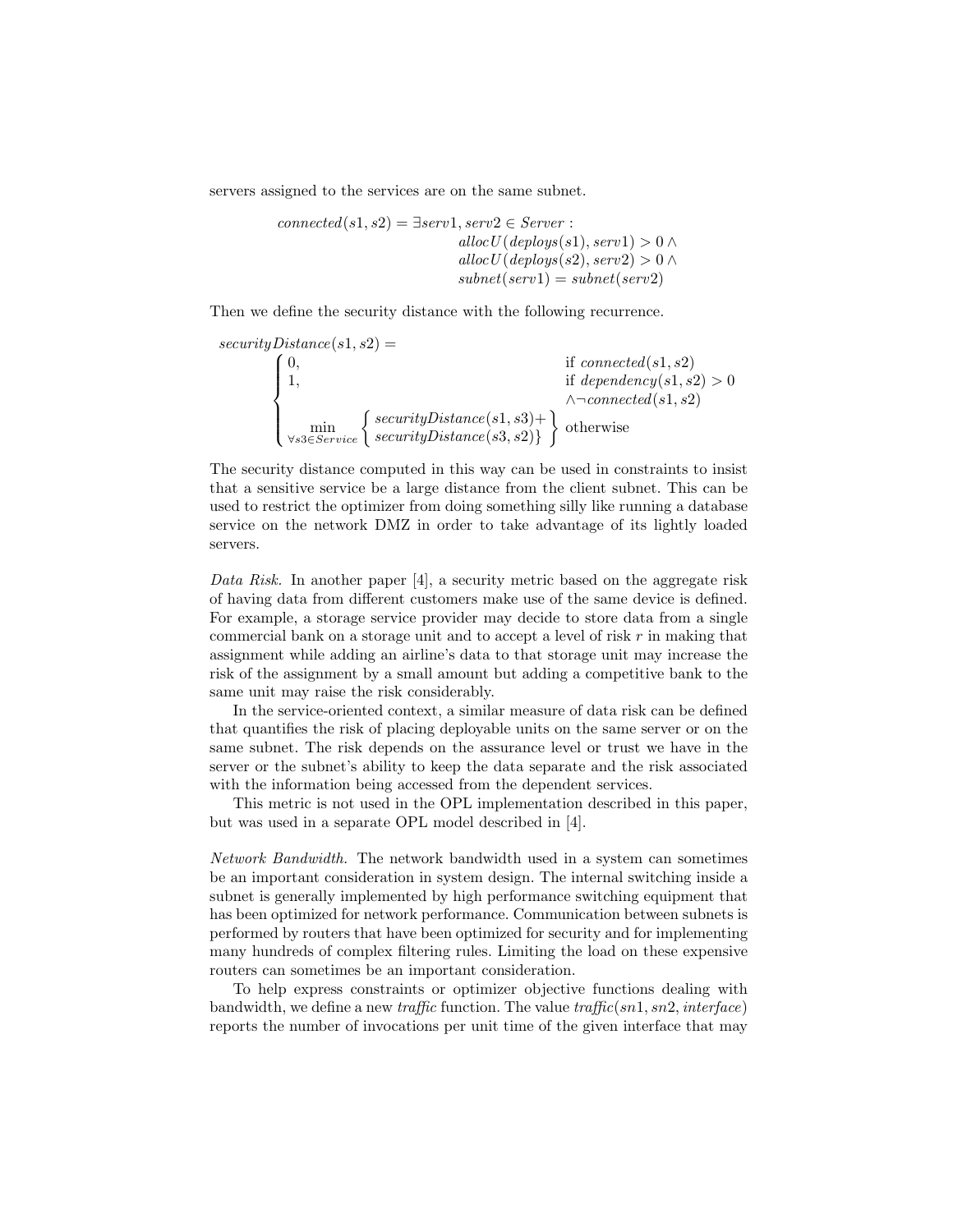travel between the given subnets. If the subnets are equal, the function gives the amount of intra-subnet traffic using the given interface. This function can be used to define constraints or minimize the usage of network traffic.

First we define the function *runsIn* that computes the set of subnets used for executing a given service:

$$
runsIn(s) = \bigcup_{\substack{\forall serveService: \\ allocU(deplots(s),serv) > 0}} subnet(serv)
$$

Given this function we can define the traffic function as:

$$
traffic(sn1, sn2, i) = \sum_{\substack{\forall s1, s2 \in Service:\\i= implements(s2)\\nsn1 \in runsIn(s1)\\nsn2 \in runsIn(s2)}}dependentcj(client, s1) \times dependentcyl(s1, s2)
$$

As can be seen this sums over all pairs of services where the second service implements the given interface and the services run on the given subnets. For each pair we look at the expected number of service invocations of the given type that will be requested per unit time. This is given by the expected number of invocations from the *client* to service  $s1$  times the number of invocations that s1 makes directly to s2.

# 3 Optimizing a Service-Oriented System

In the previous sections we have seen how to describe a service-oriented system and how to define properties and constraints on a service-oriented system; we can now look at optimizing a service-oriented system. In mathematical programming, optimization is driven by an objective function.

The difference between an objective function and a constraint is that a constraint must hold in order to have a solution, while the objective function is merely optimized from among the solutions meeting all the constraints. While there can be many constraints in a constraint satisfaction problem, there can only be one objective function.

Some useful objective functions include those for:

- Minimizing the cost of the system. In this case the objective function may be the number of servers that have not been allocated to any deployable unit. That is to maximize:

 $\{ \text{Server } | \forall d \in \text{Deplouable} : \text{alloc} \cup \text{server}, d\} = 0 \}$ 

- Maximizing the security of a service. In addition to setting minimum security distance constraints, the administrator may be looking to maximize the minimum security distance from an attacker subnet to a given set of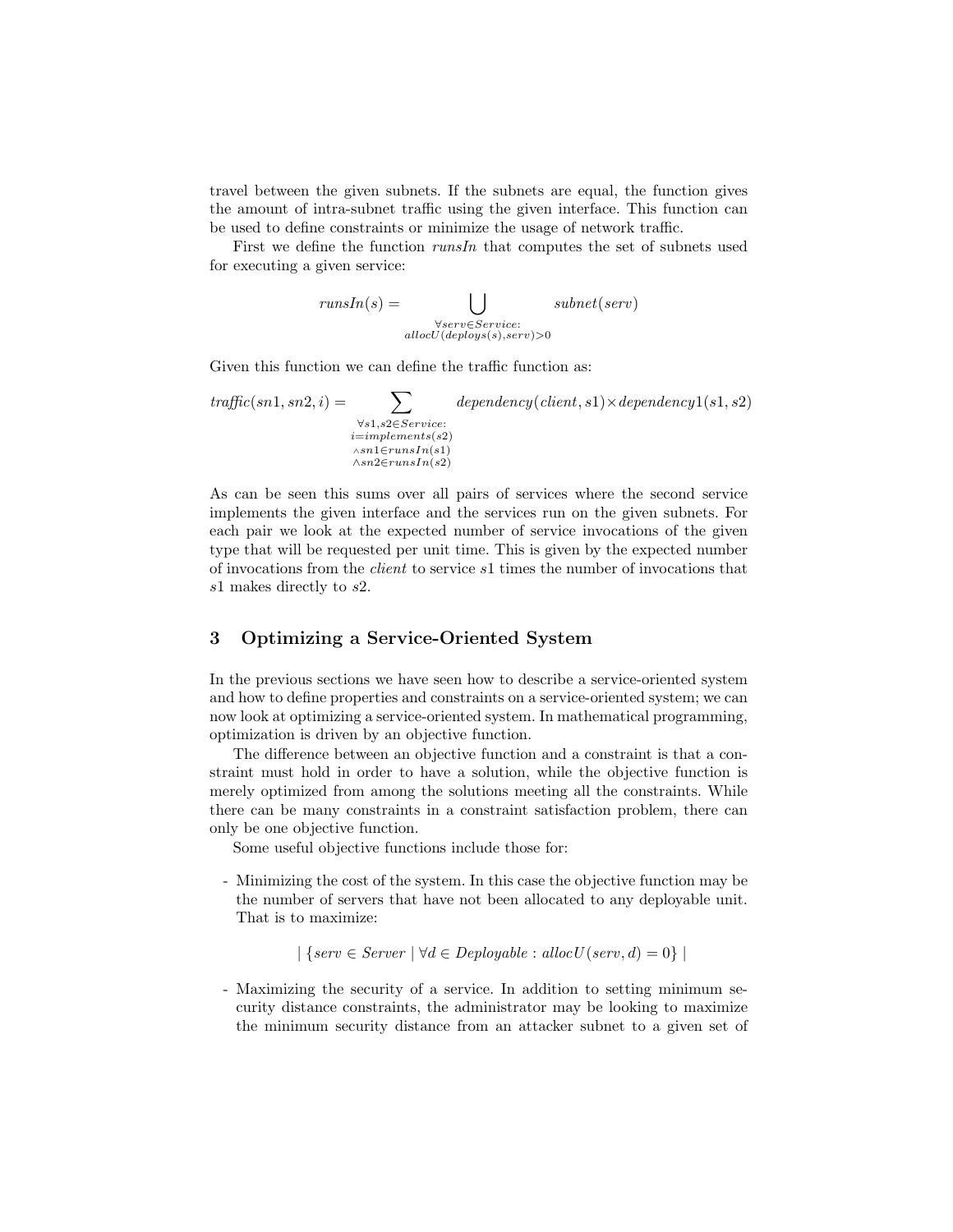services. That is, given a priority set of services, Protected, we might want to maximize

$$
\min_{s \in \mathit{Protected}} \mathit{securityDistance}(\mathit{clientSubnet}, s)
$$

- Maximizing the capacity of a system. If the load on the services may grow unexpectedly, the administrator may wish to build a system out of an existing hardware base that can respond quickly to unexpected spikes in demand by spreading any extra capacity evenly throughout the service deployments. We can compute the percentage of over capacity allocated to a service and attempt to maximize the minimum level of over capacity over all the deployable units by maximizing:

$$
\min_{d \in Deployable} \left( \frac{allocSU(d,Server)}{reqLoadU(d)} \right)
$$

- Minimizing the number of routing rules. Routing rules consume resources on a router and having too many rules can cause the router to become overloaded, usually causing operators to ill advisedly remove rules. If an organization's routers are on the edge, minimizing this objective function could be important:

$$
\max_{sn1, sn2 \in Subnet} \left| \bigcup_{i \in Interface} rules(sn1, sn2, i) \right|
$$

There are many other objective functions that can be defined. This list is just meant to be illustrative.

 $\mathbf{r}$ 

# 4 Implementation Experience

To test the usefulness of this approach we wanted to apply the model to a realistic test case. In this test case we defined a configuration consisting of 26 services in 17 deployable units, with 8 different service interfaces, deployed on 160 servers in 8 different server classes running on 5 subnets. The availability of the servers varied from 3 nines of availability (i.e. 99.9%) to four nines. The service availability requirements of the top-level services varied from three to four nines. The derived service availabilities for the deeper services went up to five nines and these deeper services were constrained as needing a security distance from the client of at least 3. We set the objective function to maximize the minimum level of over capacity from among the 17 deployable units.

The services were designed to model a modern multi-tier web based system consisting of client accessible static content and reverse web proxy services fronting for an inner tier of application services providing the application UI control and page generation. The UI services were then built on a tier of business logic services. Unlike the other service layers, the business logic services are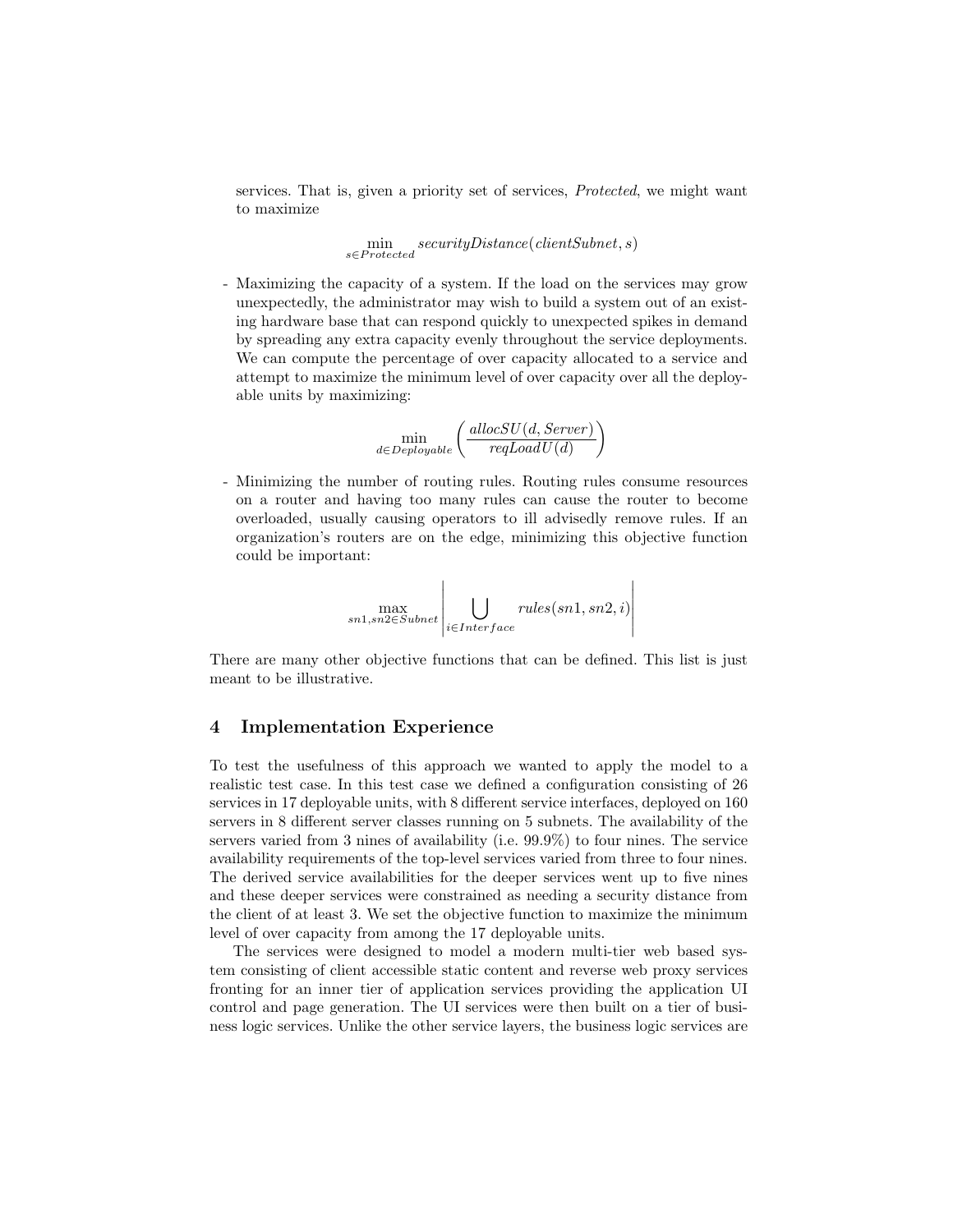available both from the proxy layer, the UI layer and itself. The business logic services in turn build on a set of file and database services, which are in turn built on a set of virtual disk services implemented by a storage area network.

Considerable tuning in the search procedure was needed to order the configurations tested so that the progress towards a solution progressed at a reasonable rate. At this point, OPL is able to find acceptable solutions after running for several minutes on a single 1.5 GHz processor. Finding optimal solutions for nontrivial objective functions is more elusive as the entire solution space often has to be searched, taking over 10 hours for the sample problem. For many uses this performance is adequate, for example, in configuring an enterprise data center for a new application or an application service provider for a new customer. For other uses, such as online reconfiguration after a device failure or configuring a dynamic grid computer, this performance is not adequate.

Note that a numerical instability in the availability computations currently limits the number of servers per server class to 21. This result indicates that this approach to solving configuration problems is promising; though much more work remains to be done to show that it is practical and efficacious.

# 5 Related Work

A modelling based approach to quality of service prediction is standard fare in queuing theory, but the focus is generally on the much more difficult measure of response time, a measure we leave out of our analysis because of its complexity. However the typical server graph used in queuing theory carries over to the dependency graph used here.

Other attempts have been made to model quality of service properties of distributed systems, most recently in the context of a service grid [5], but many fewer properties are being optimized for. Other current work on service grids is focused on mechanism of configuration rather than the optimization of configurations [6].

The most closely related work to this has been done in the area of provisioning of storage in a storage network. Data storage and services are closely related, and in fact one can think of data access as a special case of service provisioning, where it happens that the services allow for data access. Work done in this area includes innovative work done at HP [6–9] in configuring storage systems. The authors have made their own forays into storage management in [4, 10].

Other related work lies in network provisioning, where resources needed to provide the required quality of service are reserved in advance. In this work the model is more based on dynamic load rather than the static load model used in this work. Examples include [11, 12].

A subset of the service provisioning problem being considered here was addressed using constraint satisfaction in [13], but the problem was simple enough that the big guns of constraint satisfaction was not necessary for the solution.

The SmartFrog [8] system from HP provides tools for describing and deploying configurations.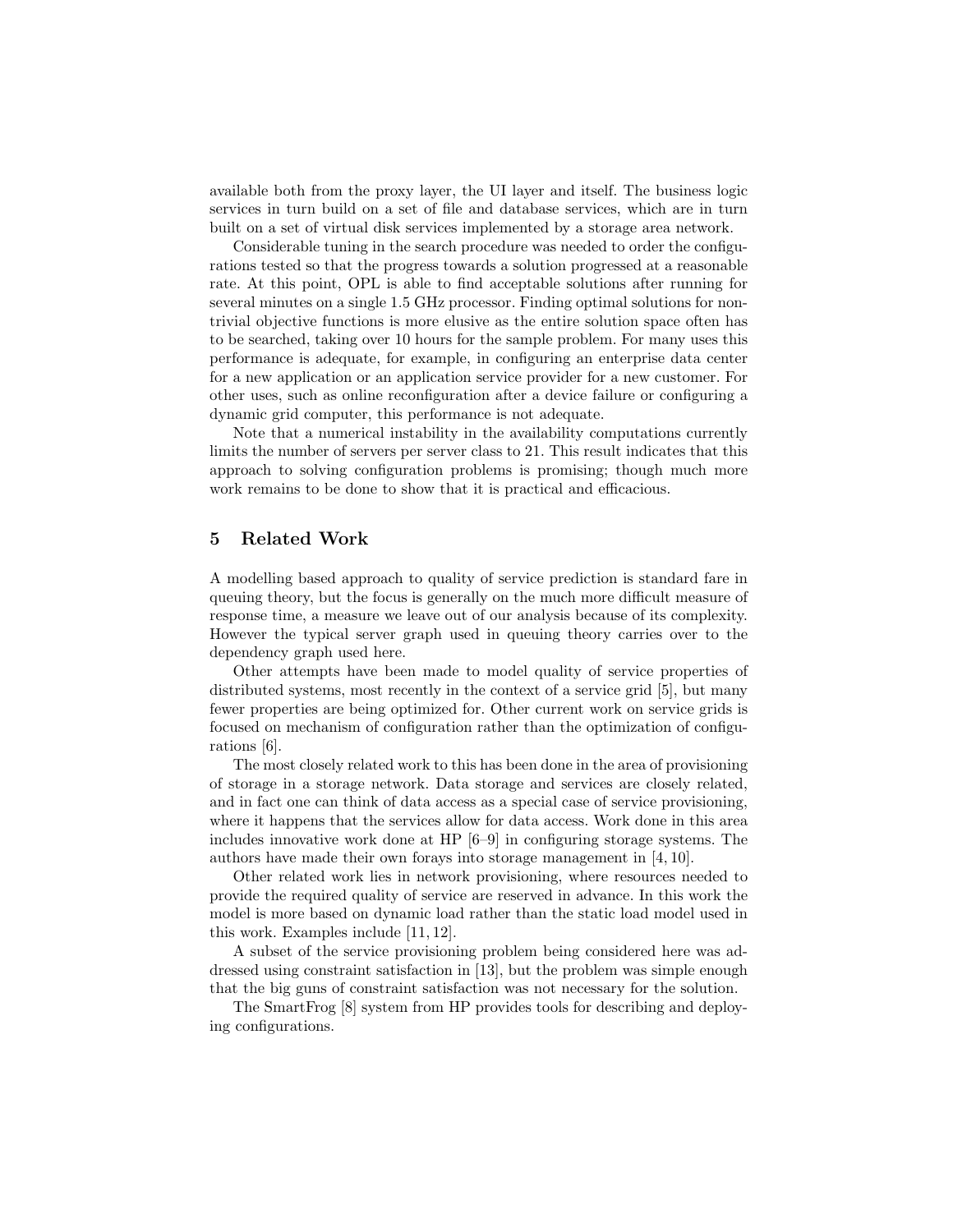# 6 Conclusion and Future Plans

The approach of producing an abstract model of a complex system and reasoning about that abstract model is an oldie but a goodie. In this paper we have applied this technique to the problem of configuring a service oriented architecture. We have shown how to compute properties of the resulting network and to use those properties to drive the automatic optimization of that network to meet a set of requirements defined over those properties.

A necessary future step for this research is to experiment with configuring real systems to verify that the promised gains are actually achievable. This can also be used to determine if there are constraints missing in our model that allow the production of flawed configurations.

Another area for extension is the development of new types of security measures. Our security distance metric can be refined by allowing each routing rule to have a separate breakage cost, instead of the unit cost used here. The attacker would search for the lowest cost path to the inner systems. In addition the rules can be arranged in a partial order to represent which rules are implicitly broken when another rule is hacked. This can be used to model the fact that once a successful attack on a system is found, the same attack can be used against similar systems with no additional cost.

In this paper we define availability as a service having enough available resources to perform its function. This definition does not mean that the service has those resources for a long enough contiguous interval of time to actually perform its function. For example, a diabolical highly available server with a very short MTBF but an incredibly small MTTR, may provide high availability using our definition, but unacceptable performance in real situations. We would like to define service availability as the probability that a given request is successfully processed however, this doesn't easily match up with the definition of availability for a server, which is necessarily time based.

# Acknowledgements

The authors would like to thank the anonymous referees for their helpful comments on this paper. This work was supported by the Boole Centre for Research in Informatics, University College Cork under the HEA-PRTLI scheme and by the Enterprise Ireland Basic Research Grant Scheme (SC/2003/007).

## References

- 1. Graham, S.L., Kessler, P.B., McKusick, M.K.: gprof: A call graph execution profiler. In Thomas, W., ed.: Proceedings of the SIGPLAN '82 Symposium on Compiler Construction. Volume 17(6) of SIGPLAN Notices., Boston, MA, USA, ACM Press (1982) 120–126
- 2. Herrold, R.: Rpm package manager (2002) http://www.rpm.org.